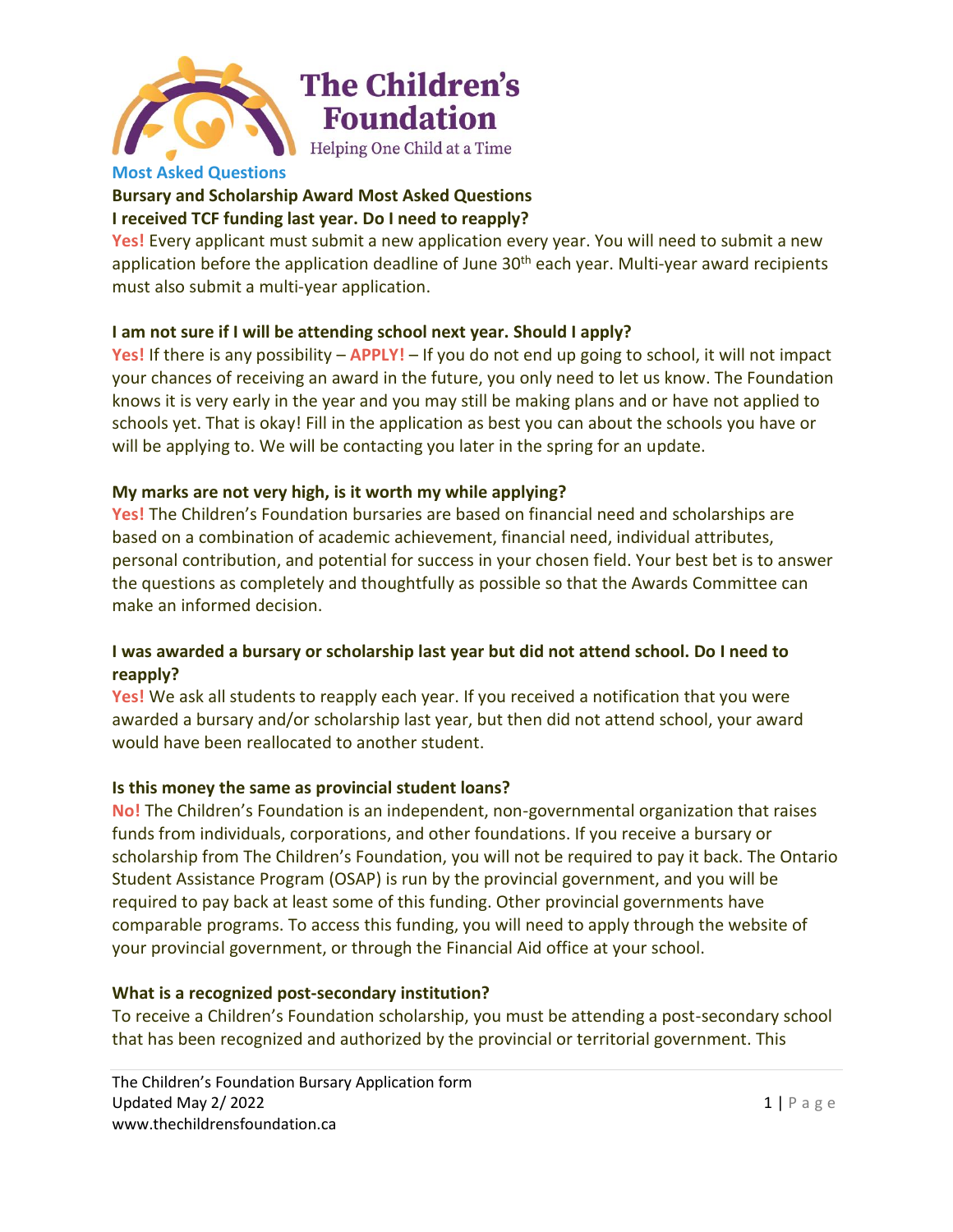

# **The Children's Foundation** Helping One Child at a Time

includes public universities and colleges, and some registered private career colleges. If you are unsure of whether your program will qualify, contact the Foundation at [tcf@highlandshorescas.com](mailto:tcf@highlandshorescas.com) or 613-962-9292.

**I was a ward of an agency outside of Hastings, Northumberland, or Prince Edward County but I now reside in one of those areas. Can I apply for a Children's Foundation scholarship? Yes!** The Children's Foundation accepts applications from any applicants meeting the eligibility criteria. If you are receiving or have applied for other awards, please make note of this on your Children's Foundation bursary or scholarship application.

#### **I am no longer in touch with my most recent social worker. Is a reference necessary?**

If you do not have a worker or a relationship with anyone at your child welfare agency who can fill out a reference for you, do not worry. You can ask a school counselor, teacher, or coach. Contact The Children's Foundation if you are having issues.

## **I am unable to submit my application, what should I do?**

The most common reason is that you have not filled in all required fields. Please check through your application to make sure you have completed all the fields marked with a red asterisk (\*). If you are still having difficulty, please send a detailed e-mail

to **[TCF@highlandshorescas.com](mailto:TCF@highlandshorescas.com)** including a detailed description of your problem and the error message you are receiving, and we will respond when possible.

## **How are the Scholarship applications scored, and who scores them?**

Scholarship applications are reviewed by The Children's Foundation staff to ensure that applicants meet the eligibility criteria, but the applications are scored by our Awards Committee. This Awards Committee is made up of 5-10 friends of the Foundation, including Board members, a youth committee representative, a foster parent representative, and community members. Scholarship applications are scored on Individual Attributes (eg. personal and academic challenges and progress), Academic Achievement (eg. high grades and/or significant gains despite individual limitations), Personal Contribution (eg. strengths and coping skills demonstrated in personal life and commitments outside of school), Potential for Success (eg. whether goals are clear and realistic) and Financial Need.

#### **When will I hear the results of my application?**

Awards are announced in July. Before the awards are finalized, the Foundation will contact you to confirm that you are still planning on attending school in the fall, so please let us know if your e-mail address changes. If we cannot get in touch with you, your award may be reallocated to another student.